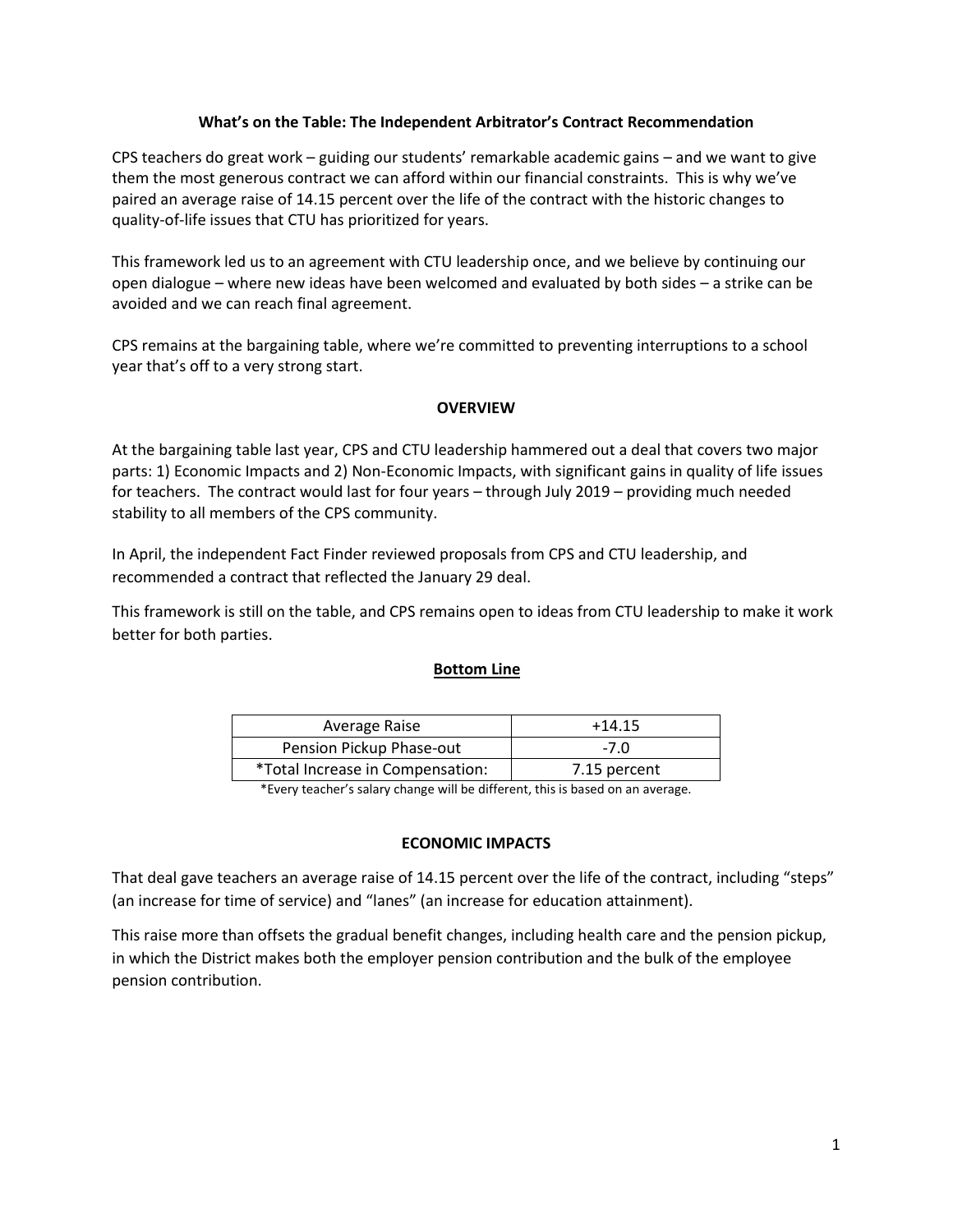Salary and Pension Pick Up

| <b>Effective Date</b>  | <b>Steps and Lanes</b>                                     | <b>Cost of Living increase (COLA)</b>          | <b>Pension Pickup</b> |
|------------------------|------------------------------------------------------------|------------------------------------------------|-----------------------|
| 7/1/15                 | Freeze                                                     | 0 percent                                      | 7 percent             |
| 7/1/16                 | Steps and<br>Lanes resume<br>(1.8 percent on               | 2.75 percent                                   | 3.5 percent           |
|                        | average)                                                   |                                                |                       |
| 7/1/17                 | Steps and Lanes<br>continue (1.8<br>percent on<br>average) | 3.0 percent                                    | 0 percent             |
| 7/1/18                 | Steps and Lanes<br>continue (1.8<br>percent on<br>average) | 1 percent                                      | 0 percent             |
| 1/1/19                 | Steps and Lanes<br>continue (1.8<br>percent on<br>average) | 2 percent                                      | 0 percent             |
| Total over four years: | Increase of 5.4% on<br>top of teachers' base<br>salary.    | Increase of 8.75% to<br>teachers' base salary. | Decrease by 7.0%.     |

## Health care

CTU members have not seen an increase in their health care costs in more than 12 years – and the District has offered to continue to provide health care benefits at steep discounts to actual market costs. In line with national trends, district health care costs on behalf of employees are expected to increase by approximately 6 percent annually for the duration of the contract. In contrast, CPS is asking that all employees, including teachers, to cover an additional 1.5 percent over the next 2 years.

Under the proposal CPS and CTU leadership negotiated and the Fact Finder recommended, this change would be phased in over two years, first at an additional 0.8 percent and then an additional 0.7 percent, depending upon what plan teachers choose. The current maximum premium for CTU members is \$210 a month.

In other words, even as the District's health care costs are increasing at a rate of 6 percent a year, this phased-in increase of 1.5 percent continues to give CTU a steep discount to actual costs.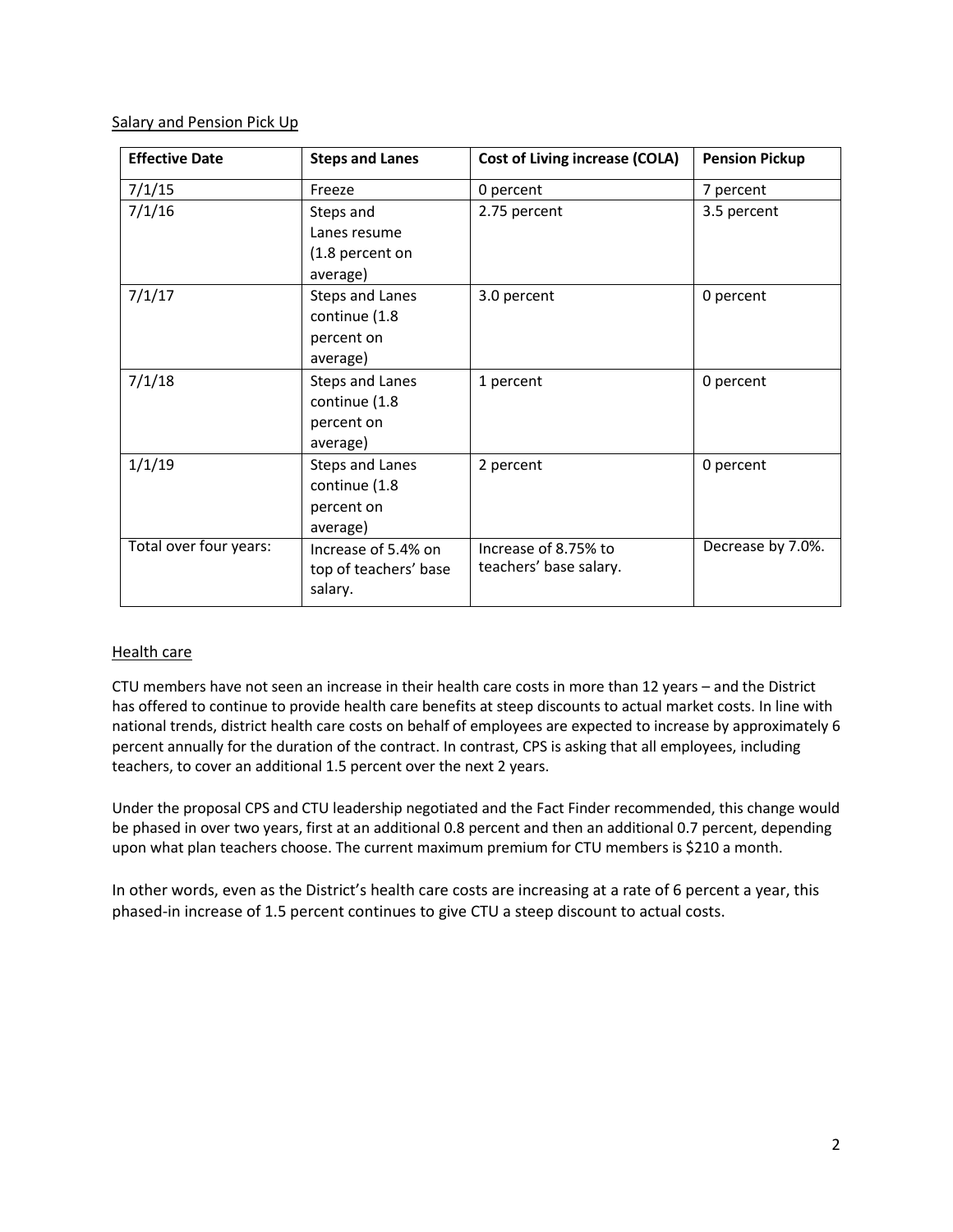## **NON-ECONOMIC IMPACTS**

Throughout contract negotiations, quality of life issues have been at the forefront of discussions. As CTU attorneys stated before the independent Fact-Finder, the non-economic impacts were "breakthroughs – in improving the educational environment for teachers and students and seeking longterm solutions to chronically underfunded public education." CPS has offered CTU leadership significant gains in non-economic impacts from quality-of-life issues like reduced paperwork and decreased teacher evaluations, to joint agreement on educational policy priorities like investing in community schools, charter expansion and special education case management.

## Community Schools

● A joint committee made up equally of Board and CTU appointees will designate 20 to 55 schools as community schools and partner with the community to implement. Community schools are centers of the community and safe places for students and community members. Ancillary services are typically provided before and after-school such as after-school programming, additional counseling, social work and psych services, as well as medical clinics, and athletic programs.

## Charter Schools

● There will be no net increase in charter schools, and charter enrollment at the end of each contract will not exceed 101 percent of current capacity.

## School Closings

- No under-enrollment school closings until at least FY18 and 19.
- A process will be created for community participation in planning any under-enrollment closures.

## Assessments

● Going forward, District and State required assessments will be unaffected and additional assessments will be determined by local collaboration, with disputes resolved in bargaining.

# Teacher Quality of Life Issues

# **Grading**

- CPS recognizes that grading is a matter of teacher and principal expertise, though the standards should be uniform with teachers grading and informing students regularly. Together, we will establish a forum for collaboration to develop the correct standards for the District.
	- The District will set the GPA, numeric values and grade change rules, but a joint taskforce will develop the standards.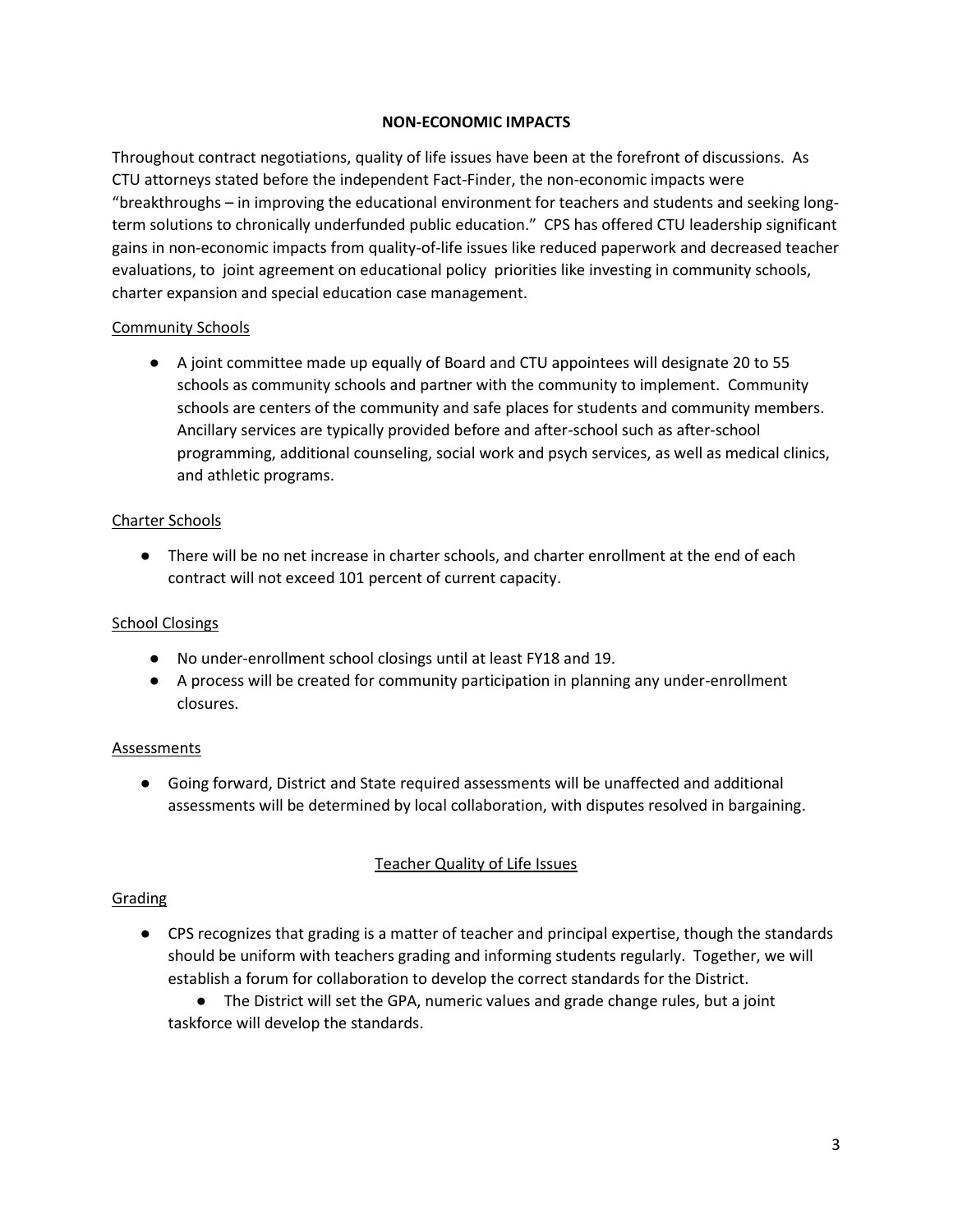# Self-directed Time

- Recognizing that teachers would like additional days to prepare or participate in professional development, three professional development days will become self-directed to create flexibility.
- Special education teachers will get prep time every other week to work with clinical teams.

## Instructional Plans

- To reduce paperwork, as well as unnecessary bureaucracy for teachers, going forward either a lesson or unit plans will be required – not both.
- Teachers will be able to control the form of the lesson or plan, and the school will control the content. It will be derived from the REACH framework.

## **Paperwork**

- The Board will eliminate up to 30 duplicative and unnecessary items of paperwork.
- A Professional Problems Committee (PPC) will address concerns, including paperwork, within units/networks.

## Teacher Evaluation

## Performance Standards

● The Board performance standards will be maintained, but the two consecutive developing rule will be modified. The current rule makes teachers who were rated "needs improvement" two consecutive years without improvement "unsatisfactory." The new rule states that tenured teachers rated in the lower half of "needs improvement" for two years are "unsatisfactory" unless they achieve proficiency on practice scores.

## **Observations**

● Teacher observations will be reduced from four to three, and in some cases down to two, alleviating some of the extra work and stress that teachers and administrators experience from the current number of observations.

## Student Growth

● School wide value-add measures will be eliminated as a student growth measure in teacher evaluations. Teachers will no longer be evaluated based on how the school performed; instead they will be evaluated on how their students performed.

## Appeals

● Teachers will be given greater appeal rights by expanding them to those who suffer adverse action.

## Legislative Initiatives

## Pension Levy

● CPS will draft, find a sponsor for, and support an agreed bill to restore CTPF property tax, but outside of PTELL tax caps (CPS did this already without an agreement).